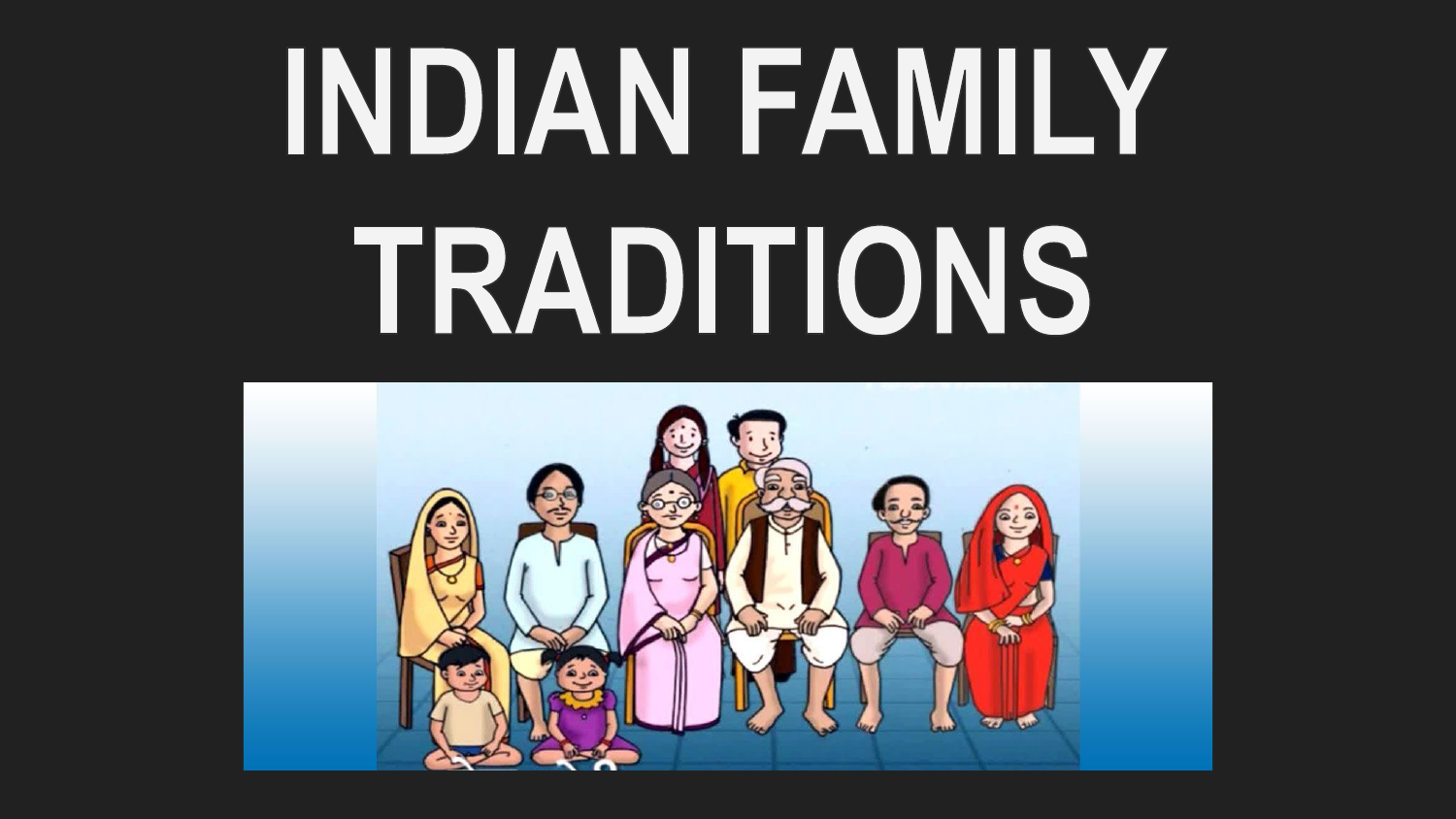## ❏ *FAMILY STRUCTURE*

A JOINT FAMILY in India is where the entire family lives together, which can include parents, wife, children and occasionally relatives.

At the head of the family is a KARTA, a senior male or female who makes economic and social decisions on behalf of the entire family.

Income goes into a common pool, which benefits all members. Nowadays, economic development and urbanisation have led to an increase in nuclear-like families than joint families.

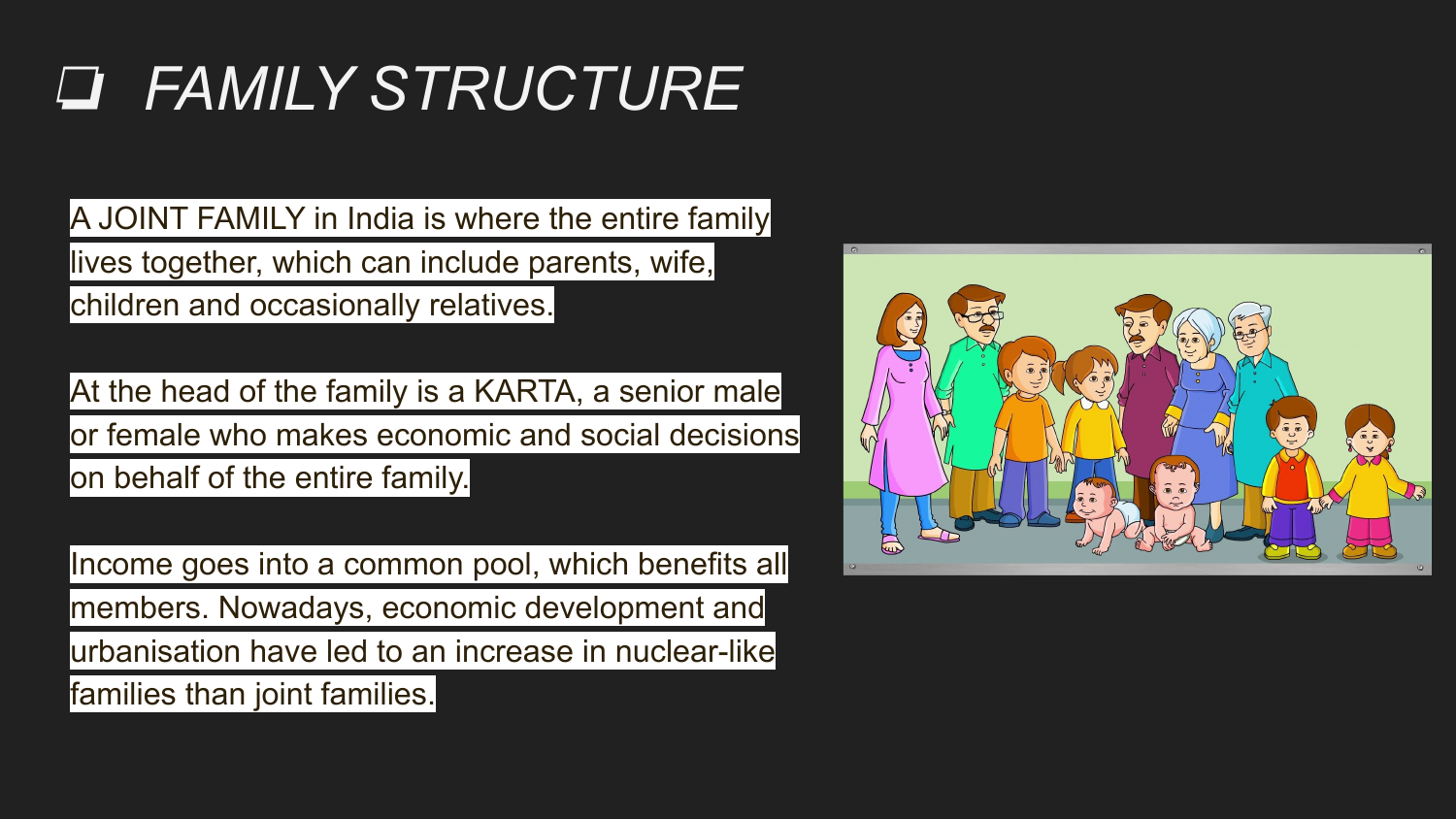## ❏ *GREETINGS*

One of the most popular Indian greetings is NAMASTE, which is a respectful way of saying hello, goodbye, and thank you.

It has seen around the world a huge uptake during the Coronavirus outbreak as an alternative to handshakes and hugs.

The gesture is performed by placing the palms together in prayer pose in front of the chest, fingers pointing upwards, and making a slight bow.

Another popular saying is 'Atithi Devo Bhava', a Sanskrit verse from Hindu scriptures that translates as 'the guest is equivalent to god'. In Indian culture, guests have always been given supreme importance.

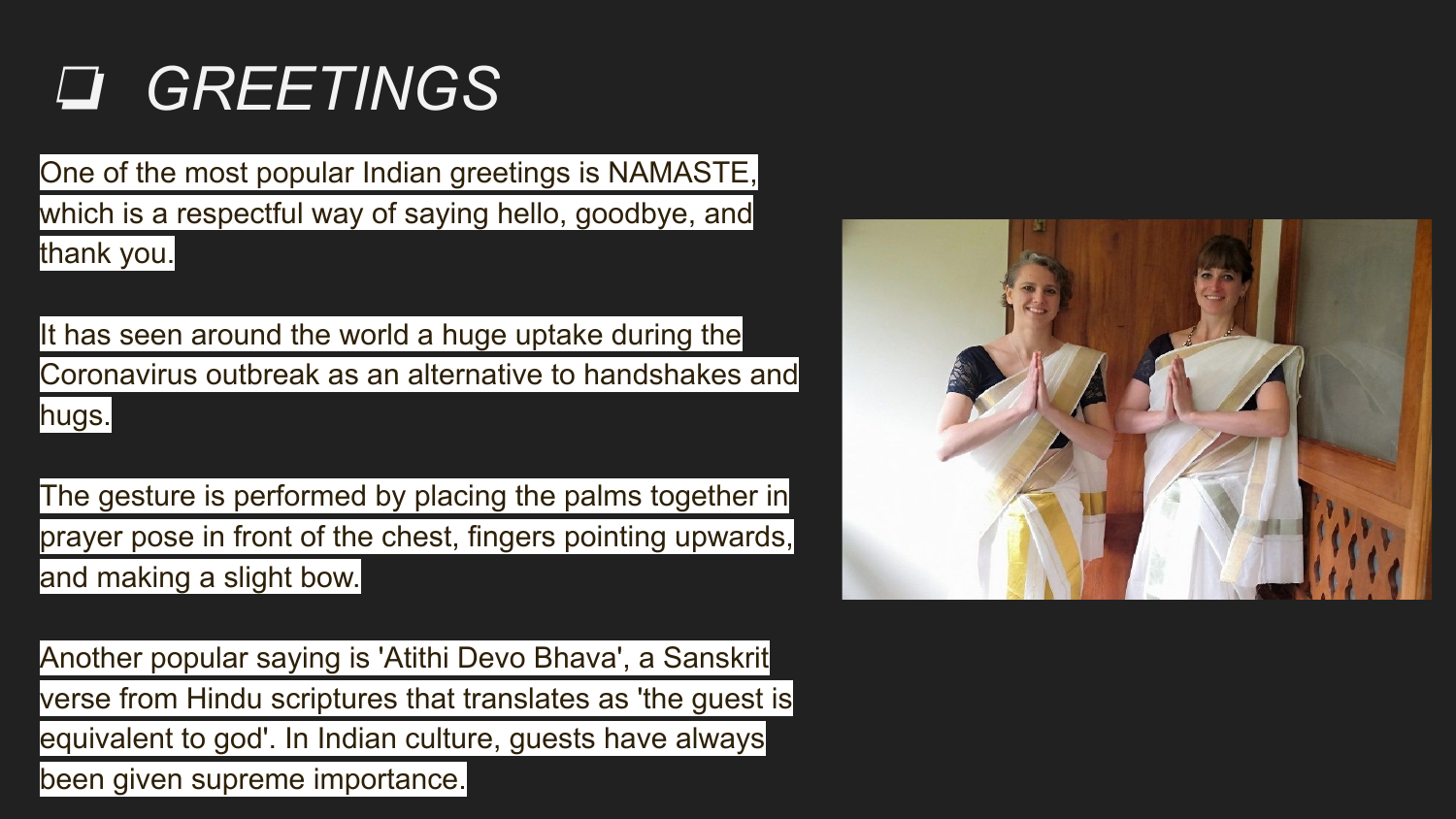### ❏ *TOUCHING ELDERS' FEET*

In India, touching the feet of elders is considered to be **one of the important common gestures**.

It is considered to be a way of giving respect to elders and seeking their blessings. It is believed that when a person bows down to touch the feet of elders, the person's ego comes to an

end.

The practice of touching the feet of elders is also called **Charan Sparsh.**